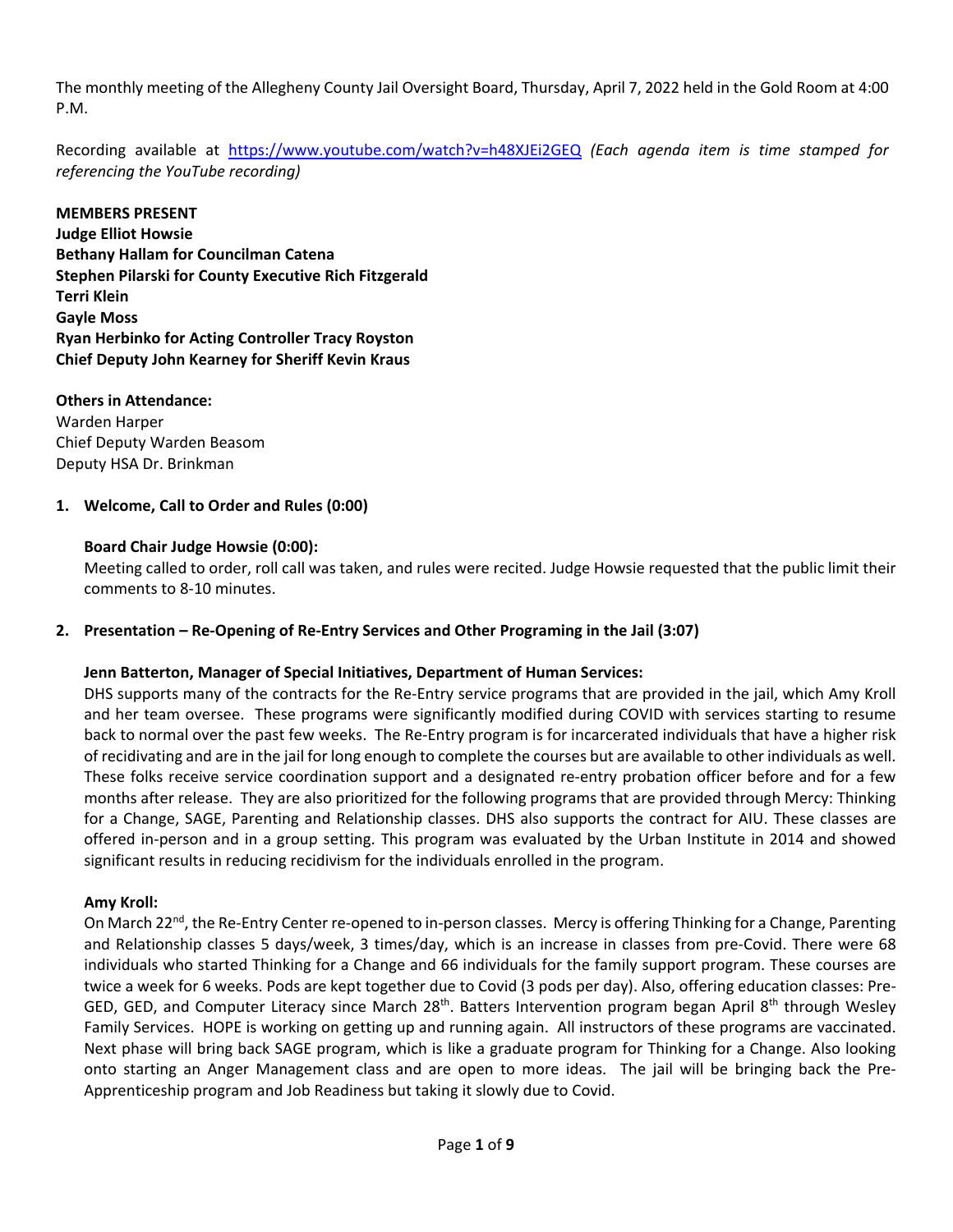There was further discussion regarding the program. The incarcerated individual requests to be enrolled in a class via their tablets or paper. GED requires testing. Parenting classes are reserved for parents or soon‐to‐be parents. Most classes have a waiting list between 50‐60 individuals. A majority of the individuals enrolled in the classes are not serving sentences. There is a published report from DHS on the Allegheny County Analytics website regarding recidivism during Covid. It is a real benefit in providing these services within the jail to the incarcerated individuals that are court ordered to complete these programs rather than having to wait until they are released. The jail works with the community providers to allow continuity of care for the incarcerated individual to continue the program they started before becoming incarcerated, as well as continuing the program with the community provider after release from jail without having to start back at the beginning.

# **3. Community Corrections Reports (25:43)**

# **A. Passages to Recovery (25:43)**

# **Kevin Kordzi:**

Passages to Recovery is relocating its residents and staff later this month from site on Fifth Avenue to the West Homestead facility. The West Homestead site is owned by Passages and the plan is to fully develop the site to expand drug and alcohol treatment services. The West Homestead site can house 52 clients. The client mix is individuals that are sentenced, diversion out of jail, diversion off the street, and self‐referred.

# **B. The Renewal Center (30:43)**

# **Adam Zak:**

The Renewal Center is getting ready for the ACA (American Correctional Association) Audit, which is scheduled for Monday and Tuesday of next week. This audit typically takes place every 3 years.

# **C. Electronic Monitoring (31:49)**

# **Frank Shearer, Director of Adult Probation:**

Electronic Monitoring started the month with a population of 621 individuals. Throughout the month there were 32 completions. There were 6 cases returned to the jail for violations. Also, Electronic Monitoring has probation officers that work in the jail as part of the Re‐Entry program. These officers begin to work with individuals a few months prior to their potential release date. Mr. Shearer also extended his gratitude for partnering with Jenn Batterton and Amy Kroll.

There was further discussion regarding the benefit of having Electronic Monitoring on site at the jail, which is starting back next week. The efforts made prior to the release of the incarcerated individuals is designed with a goal to keep them on the right path and prevent recidivism. Also, Electronic Monitoring fees are based on income, but no one will be turned down or taken off electronic monitoring for non‐payment. It was suggested by Ms. Hallam to look into setting up a program through the county to help individuals who are unable to pay the fee.

Mr. Shearer will send the Probation with Restrictive Conditions Plan to the Board members to review prior to next meeting. The board will vote on the plan next meeting.

# **4. Review of the Minutes for March 2, 2022 (39:43)**

# *The board unanimously approved a motion by Mr. Herbinko, duly seconded by Ms. Hallam, to receive the Jail Oversight Board Meeting Minutes from March 2, 2022.*

# **5. Old Business (40:05)**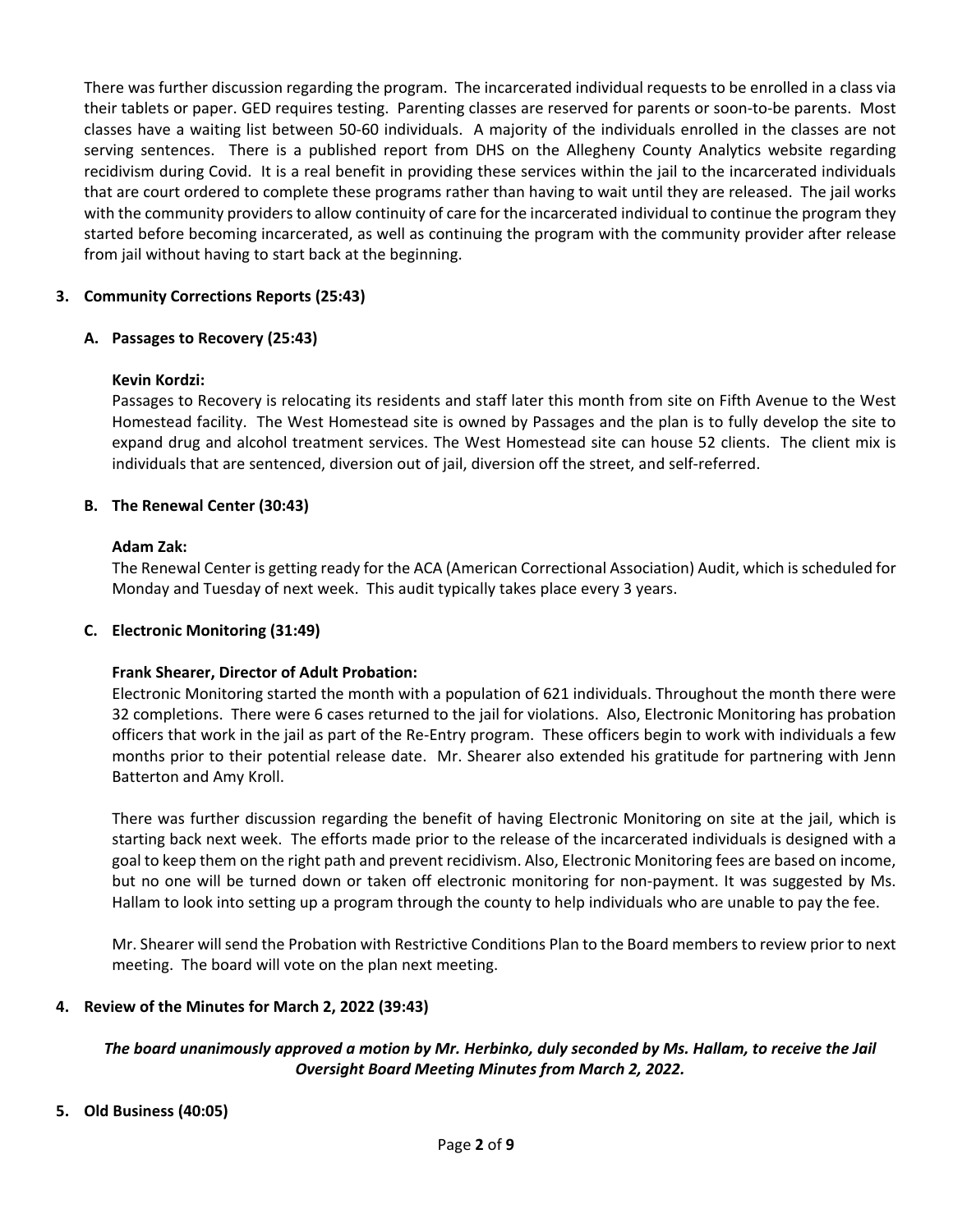## **A. Suicide Prevention Sub‐Committee (40:05)**

No update due to some board members not being present.

#### **Warden Harper:**

ACJ is requesting the National Commission for Correctional Healthcare to come back to the facility to review the updates made to the jail based on their recommendations.

#### **Chief Deputy Beasom:**

Seven of the ten suicide resistant cells are complete. The three remaining cells are all in the intake department, which they are unable to complete due to the physical make-up of the jail. All recommendations given by the NCCHC, minus the physical changes, are complete.

#### **B. GTL update on hours inmates have access to tablets (43:10)**

#### **Warden Harper:**

Tablets are available to all incarcerated individuals from 8am‐8pm, unless a medical provider deemed it is unsafe for them to have it. Warden Harper to provide update at the next meeting with number of tablets available for incarcerated individuals.

#### **C. IIWF Report (45:05)**

#### **i. Update on survey with Pitt School of Social Work (45: 05)**

#### **Judge Howsie:**

Update regarding survey from Pitt School of Social Work and an update from Erin Dalton will be provided at next meeting.

## **Ms. Klein:**

Dean Farmer provided Ms. Dalton with a draft of the report and an executive summary. Ms. Dalton scheduled a meeting on April 29<sup>th</sup> to discuss the results. The committee is expected to receive a draft of this report on May  $8^{th}$  or  $16^{th}$ .

#### **ii. Update on contract with PA Prison Society Liaison (47:19)**

#### **Mr. Pilarski:**

There was a conference call for the subcommittee on March 24<sup>th</sup> to discuss the contract. Edits were made by Mr. Pilarski and sent to the committee on April 5<sup>th</sup>. The plan is to send the committee's final draft back to the Prison Society (and also the Jail Oversight Board) tomorrow.

## **iii. Update on compensation for work performed by incarcerated individuals at ACJ (49:27)**

#### **Mr. Herbinko:**

There is no update at this time.

## **6. Public Comments (50:22)**

**A. John Kenstowicz (50:22):**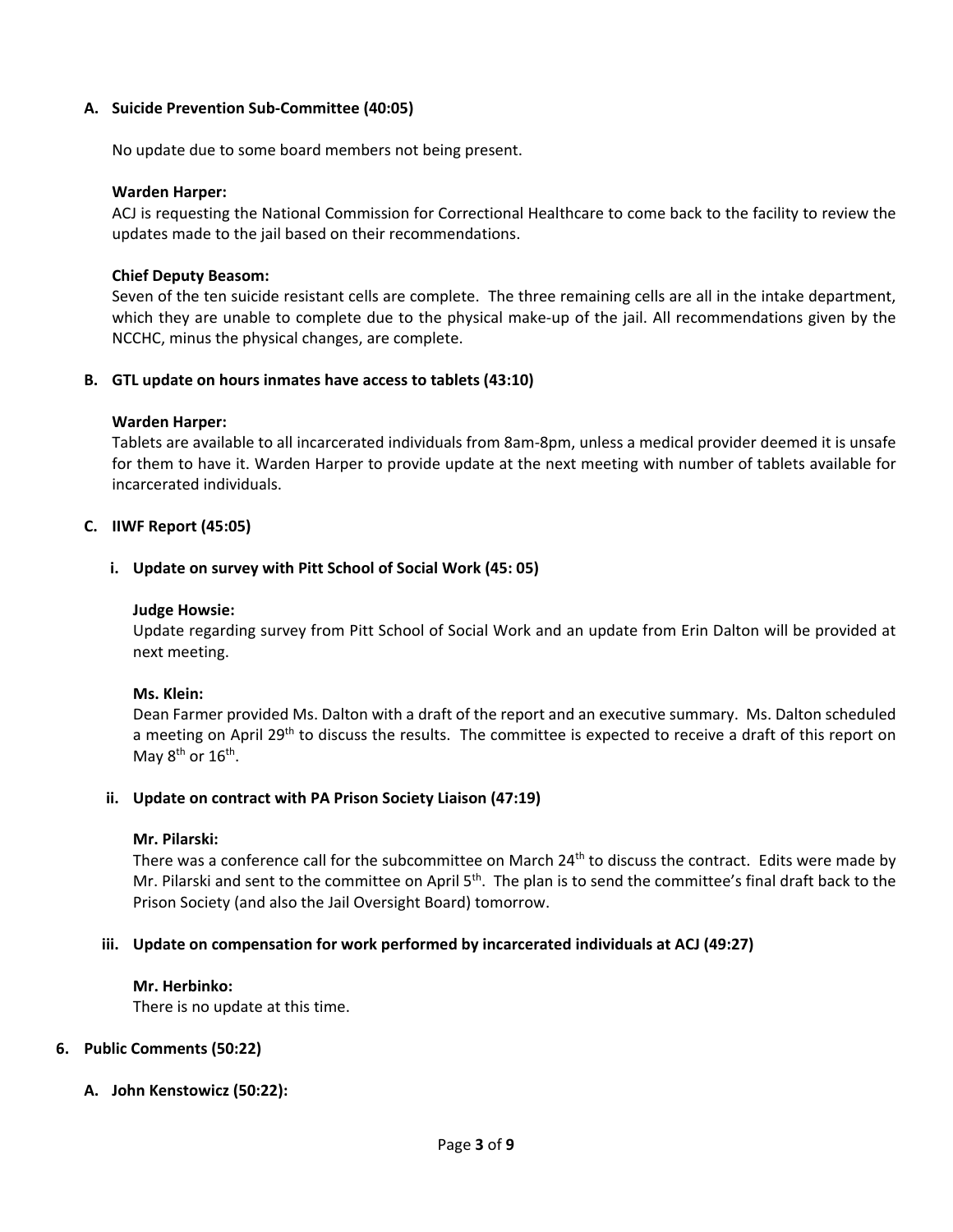Concerned about the Jail Oversight Board jail inspections are not being made available to public via a written report as per the statute. Recommends the board take the opportunity to grant the public access to the reports and provide true insight of the jail. *(JOB will discuss and provide follow up).* Another concern is the jail's compliance with the NCCHC recommendations but Warden Harper's comment regarding asking the NCCHC to come back to reinspect the facility has helped Mr. Kenstowicz's concern with staffing crisis affecting the compliance of these recommendations. Mr. Kenstowicz also commented on his concern for staffing issues. There was a total of around 103 staff vacancies in the jail reported last month (53 medical staff from the Warden's report and approx. 50 correctional officers as reported by Union President Brian Englert). Recommends the County Executive call for a task force to be formed regarding the staffing crisis at the jail. Also concerned that exit interviews are not continuously being conducted by the board since the motion was passed in December 2020. Suggested the following procedures: 1. Warden Harper provide the Board a list of staff members resigning, 2. The Board can decide who and how often they will provide exit interviews, with Liaison or third-party assistance, 3. Staff retention survey.4. Marketing strategy, and 5. Financial measures. Concerned for staff, their families, and residents at the jail regarding excessive forced overtime.

## **B. Brian Englert (1:00:57):**

Mr. Englert expressed his gratitude towards Ms. Kroll. He also thanked his officers and Nick Danger Public Relations. Concerned about staffing and forced overtime for the officers. Also concerned about the stress on the officers after medical incidents and unable to take breaks during work hours. Another concern is unable to get new uniforms for officers and the dangers with wearing loose uniforms. Suggested county contact Metropolitan Police Chief's Association to post job openings for the jail. States that they are the only department that does not have email access remotely. He believes he is being disciplined for talking about union matters and for coming to speak at meetings. Feels it is a bad environment.

## **C. Tanisha Long (1:11:07):**

Concerned that the board is being selective on rules and enforcing them. Also expressed concern about the attendance, investment, and accountability of the Board members. Lack of transparency for the public. Commented on the number of individuals that have passed in the jail over the last 2 years and the lack of communication to family members from the jail on their loved one's health conditions. Concerned about incarcerated individuals not receiving medications on time and the board not questioning this among other things. Concerned about the safety of incarcerated individuals in the jail.

- **D.** Public Comments via email (1:17:47): summarized by Judge Howsie. Judge Howsie reminded the public the public comment process. People need to be at the meeting prior to 4:00pm to speak in‐person. If people are unable to appear in‐person, they can submit a public comment online.
	- **i. (1:19:20)** 13 deaths in the jail since 2020. Poor humanitarian conditions for incarcerated folks, poor working conditions for employees. Concern regarding the board taking the initiative to be more invested in the operations of the jail.
	- ii. (1:19:46) Gerald Thomas, 26 years old, died on March 6<sup>th</sup>. He was injured at the jail. Family did not know what happened and were unable to see his body. Concern the medical examiner is biased by working for the county and not working for the people in the community. Concern about people not being informed about health issues of their loved ones. Another similar comment that dealt with deaths in the jail. Relatives are not being notified being informed that incarcerated individual is critically ill or died. Issues with people obtaining medical records despite having legal documentation. Lack of information being disseminated to loved ones.

*Warden's Response: I cannot respond to specific incidents that happened in the jail but when medical emergencies take place in our facility, our employees perform life‐saving measures until healthcare staff arrive*  to the scene. All deaths are investigated by the County Police. All individuals that enter our facility are required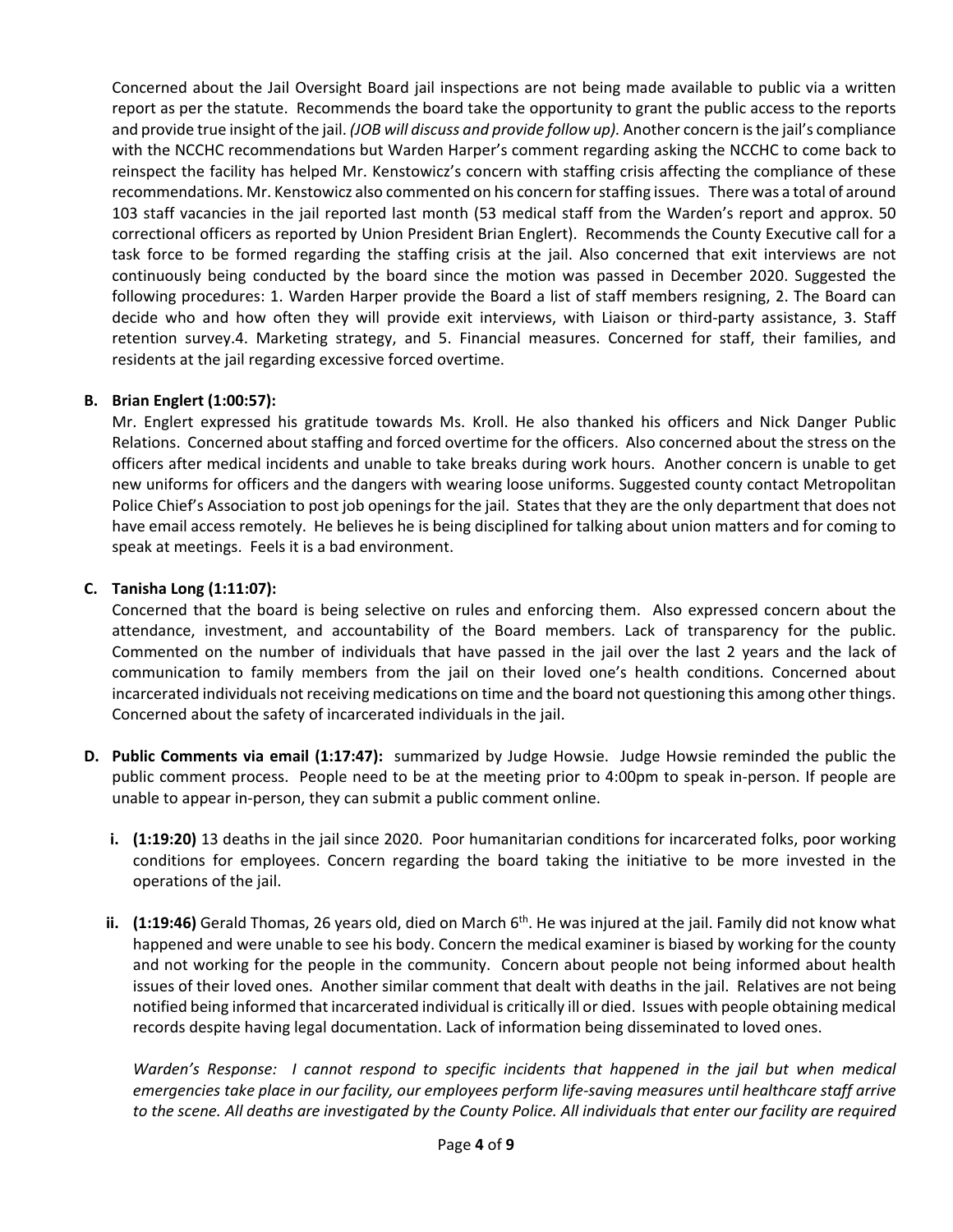*to let us know who they want us to contact for emergencies. That is the only people we can contact, who the incarcerated individual has notated for us to notify. We cannot notify anybody but the emergency contact. We respect the wishes of our incarcerated individuals when it comes to who they want us to notify for emergency situations. For individuals that would like to get medical information for an incarcerated individual, they have*  to sign a release of information form. Once the release of information form is signed, then we will give that *medical documentation to anybody that the incarcerated individual would like for the medical documentation to go to. My healthcare staff and all of my employees do a wonderful and superior job in maintaining health care services at our jail.*

Further discussion regarding that intake is the only time the incarcerated individual is given the opportunity to sign emergency contact forms. Warden Harper is going to talk to the law department on how to get information to the board regarding results of investigations of deaths in the jail by County Police.

There were additional questions regarding the health of the incarcerated individuals, medical attention, which were addressed by Warden Harper's last response.

**iii. (1:25:07)** Incarcerated individuals in the women's acute mental health pod are reporting that they are not receiving rec or that the recreation time is being restricted based upon the severity of their mental illness. Concern regarding the classification of the incarcerated individual's mental health condition. How you determine their restriction time and what those ranges are when people are being hand-cuffed to a table, being denied or limited recreation time?

*Warden's Response: Incarcerated individuals living on mental health pods are designated a tier, which has been approved by a medical provider. The provider determines what tier these individuals are on. Individuals on tier 4 and 5 do not get any type of recreation time for their safety. Tiers 1‐3 do get out of cell time.*

Further detail was given regarding the tier process. Only individuals on the mental health pod are included in the tier process. The tier numbers can change for an individual after they are evaluated by the provider, AHN. It has been requested that AHN attend the next board meeting.

There was further discussion regarding concerns about medications being delivered on time. The jail is recruiting LPN's and RN's but is having a tough time due to incentives offered by competitors. Medications have been late but have not been missed according to Warden Harper. There was also a concern about ADA compliance within the jail. Warden Harper to provide answers regarding ADA questions at the next meeting.

- **iv. (1:30:20)** There were a number of comments regarding medication and medications being disseminated to incarcerated individuals in a timely manner. The Warden addressed that in the last comment.
- **v. (1:30:39)** How many days can an incarcerated person be kept in solitary confinement based on healthcare professionals' findings that confinement is necessary for medical reasons or to ensure the safety of others? How often does this assessment occur? Is there an appeal process? What is the average length that an incarcerated person is kept in solitary confinement? What is the longest duration an incarcerated person has been held for these reasons?

*Warden's Response: The decision will be made by the healthcare provider and will decide how often the assessment is to take place. There is no appeal process, but the incarcerated individual can discuss it with the healthcare provider. There is no data on the average length an inmate is kept in segregation due to healthcare reasons. Also, there is no data on the longest duration an incarcerated person has been held in segregation for healthcare reasons.*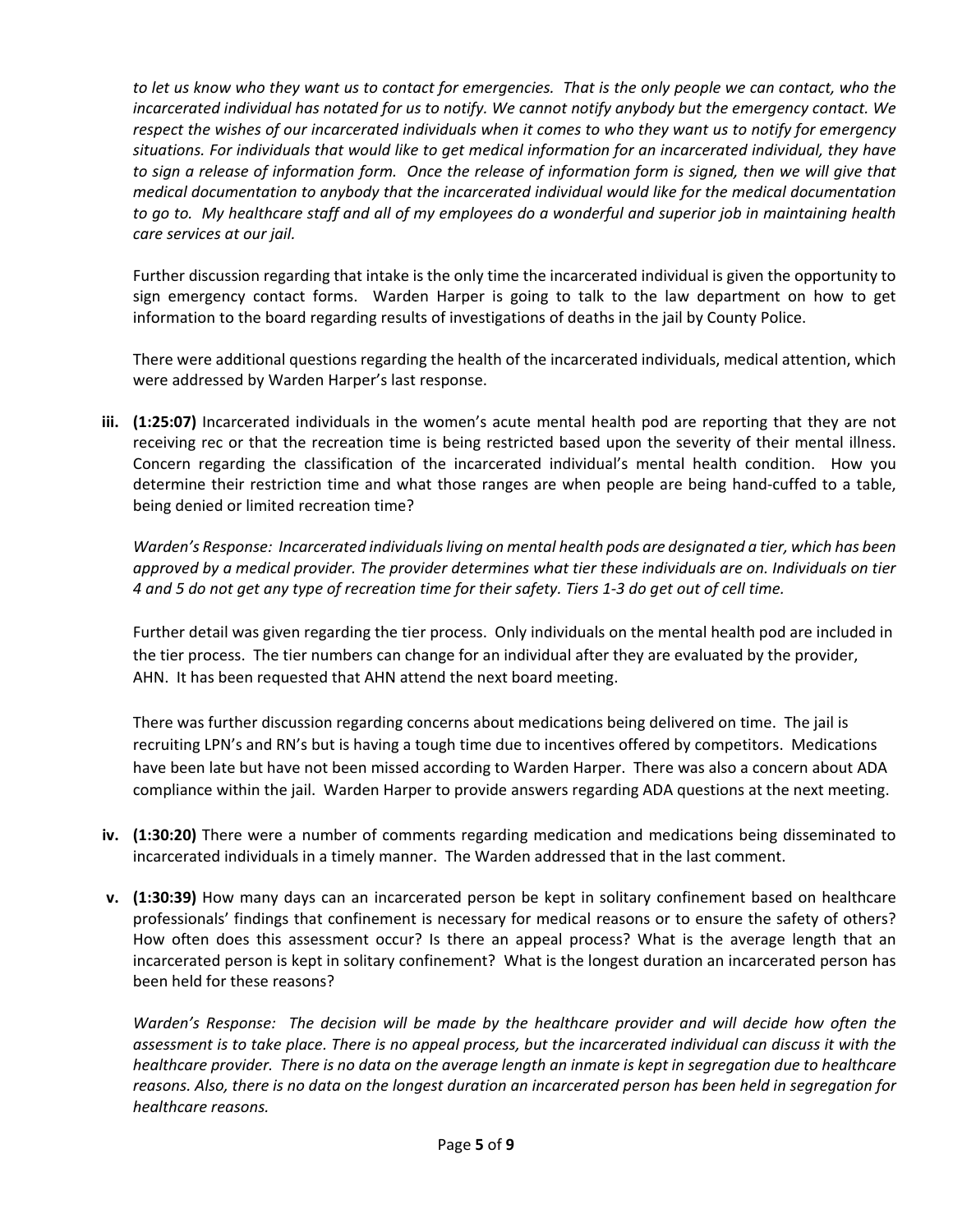Further discussion regarding the entire facility being on modified lockdown last month and has it relates to the referendum. Warden Harper informed the board that they incarcerated individuals were unable to receive 4 hours of rec time each day due to splitting recreation because of COVID. The jail administration is going to contact their legal department for advisement for the interpretation of the referendum.

# *The board approved a motion (4 Yea, 2 Nay) by Ms. Hallam, duly seconded by Mr. Herbinko, to have the jail present the Jail Oversight Board with a legal report at the May board meeting on whether or not the law department believe that the Warden's monthly reports are in compliance with the language of the referendum.*

- **vi. (1:40:57)** There is a public comment regarding the belief that there are still weapons being used in the jail that are in violation of the ban and that people are being assaulted with these weapons. It is a huge liability for the county, and it is unacceptable. There have been lawsuits that have been filed.
- **vii.** (1:41:30) There is a public comment regarding staffing issues and Warden Harper's television appearance. Concern about staffing issues and the steps the jail is taking to address the staffing issues.

*Warden's Response: Chief Beasom will report steps the jail is taking to recruit.* 

**viii. (1:42:54)** There is a public comment regarding gift packs in the jail and people are not to buy them anymore.

*Warden's Response: The jail is in the process of doing an RFP for the commissary services that should be coming out soon. There will be no gift packs until the contract has been awarded to the vendor.* 

There was a request for a copy of the RFP for commissary services. Warden Harper will let them know next week if he is able to provide a copy.

**ix.** (1:45:10) There were a number of comments regarding the food. Saying the food is not compliant with nutritional standards. Has a dietician assessed the menu? Does anyone check the menu on a daily basis? Weekly? Monthly? Concern about rodents in the kitchen and other areas of the jail.

*Warden's Response: Our food provider provides 3,200 calories/day for the incarcerated population. The food vendor's dietician ensures the nutritional requirements. The ACJ is exterminated twice a week. The Health Department has conducted inspections of the kitchen and deficiencies have been abated.* 

There was further conversation about the concern about rodents/pests in the kitchen. The jail is a million square feet and is right by the river. The jail will continue the extermination schedule with the vendor. Also, the menu items do change do to issues with getting products.

**x. (1:51:56)** There was a comment from a young lady that was in the processing unit at the jail and was assaulted by an inmate. She was released after midnight (in the middle of the night). She saw people detoxing wrapped in trash bags and she was refused medical attention on a number of occasions.

*Warden's Response: A video review was done, and all of the allegations made in this comment are not true. The video has been saved in case people would like to see it.* 

**xi. (1:53:07)** There is a concern that people in the jail are unable to get books (mystery, non‐fiction, books by African American authors, etc.). The concern is about the lack of specificity regarding books that are banned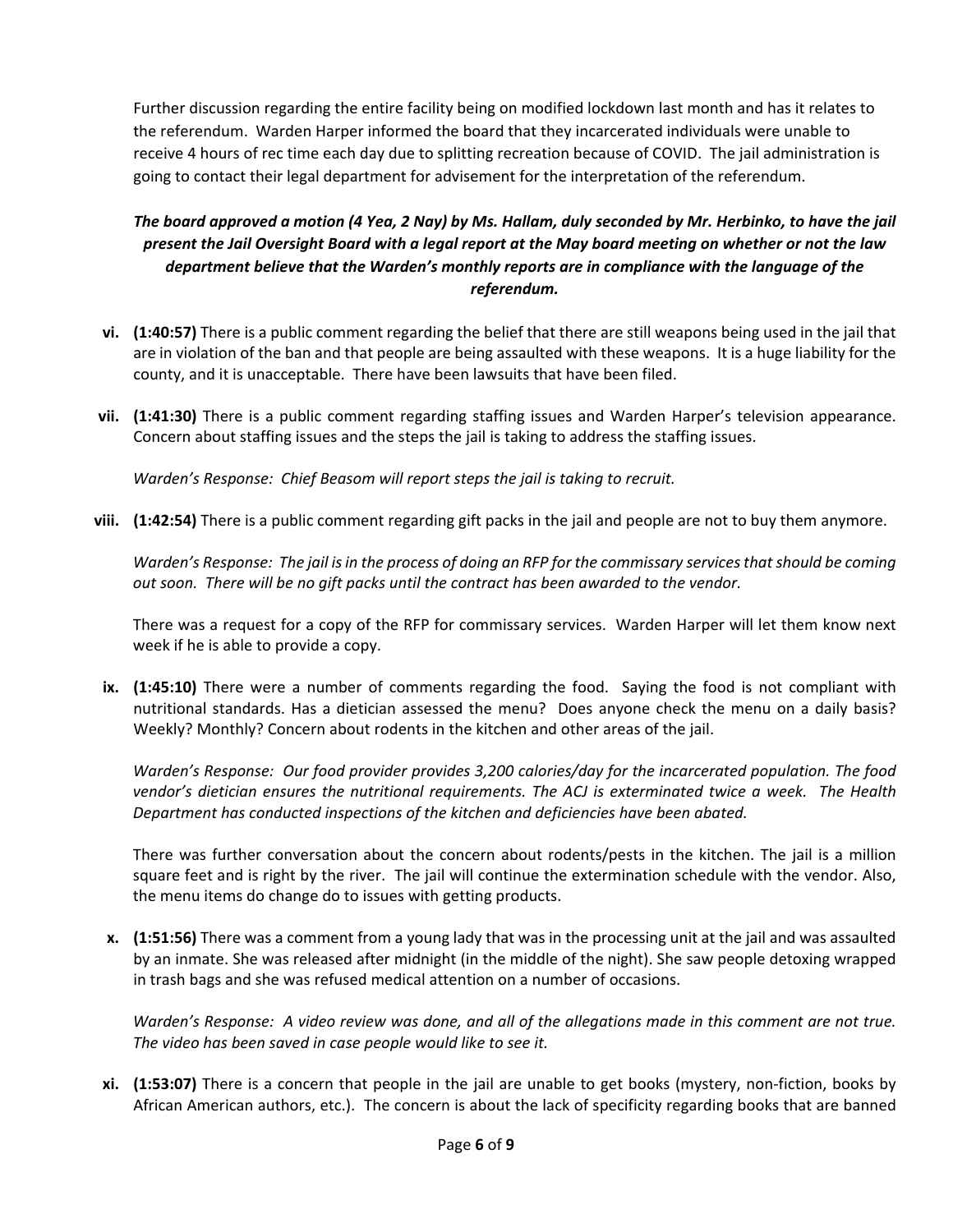and ones that are permitted. It is presenting an inconvenience for the family members purchasing books for their loved ones in the jail.

*Warden's Response: Under frequently asked questions on our website, we have criteria on how to send books. We do not ban any mystery books, non‐fiction books or African American books but we will not accept books*  that the jail feels will be a safety and security issue or books that have nudity, weapons, etc.

The Warden will work on putting more specific guidelines on the website.

## **7. Warden's report (1:57:37)**

## **Warden Harper:**

The jail is working on re‐opening services that were paused due to COVID. In addition to the re‐entry and educational programs, the jail has reinstated Chaplain services and incarcerated individuals out of cell time has increased from 10 to 15 individuals for split recreation. The plan is to move to full recreation on May  $1<sup>st</sup>$ . The in-person social visits have increased from 30 minutes to 1 hour and they are extended to 7:00pm. Also, Correctional Employees Week is from May  $2^{nd}$ - 6<sup>th</sup>. Lastly, the jail has conducted exit interviews for the last 2 years. They can either have an in-person interview or an exit interview letter is mailed to their home. Over the last 2 years, 119 employees have retired or resigned, with around 17% completing the exit interview. Most common responses were that they received a better opportunity, they are furthering their education, overtime/work hours, and/or COVID‐19 concerns.

There was further discussion on exit interviews. It was requested of Warden Harper to look into providing the board contact information for employees that have resigned. Also, there was discussion regarding CRU training. The Warden would like to discuss the certifications of the CRU trainer in an executive session. Warden Harper confirmed that only healthcare staff are doing medical assessments and administering medications. There are stationary dividers in intake for confidentiality.

# **8. Chief Deputy Warden's report (2:07:39)**

# **A. Staffing promotions and hiring (2:07:39):**

## **Deputy Warden Beasom:**

Renee Madden was promoted to Deputy Health Service Administrator. David Gallagher was promoted to Sergeant. Josh Noullet and Gerald Crum to Captain. Current cadet class consists of 6 cadets. They are scheduled to graduate April 14<sup>th</sup> and available to start working on April 17<sup>th</sup>. The next 9-week training cadet class begins on April 25<sup>th</sup>with 11 correctional officer candidates. The physical agility test is scheduled for May 19<sup>th</sup>, 20<sup>th</sup>, and 21<sup>st</sup>. They are still compiling candidates for the test. Hiring efforts are in collaboration with HR, Marketing, and other partners. Advertising is done on LinkedIn, Facebook, Indeed, and other social platforms. There has also been digital and radio advertising. Indeed has been the biggest success with over 5,000 views of jail specific jobs over the last 4 months. JoinACJ.com has had almost 27,000 views over the last 2 years. There is a referral bonus for medical positions at the jail. In collaboration with Kane, the jail works with AHN, and other vendors and contract agencies to find RNs, LPNs, CNAs, and other positions. The jail is also participating in the virtual career fair that is next week. Correctional officer testing is now available online moving them through the application process more quickly. Correctional officers pay starts at \$22 and increases significantly over the first few years. They also have additional benefits.

# **B. COVID update (2:14:06):**

## **Dr Brinkman:**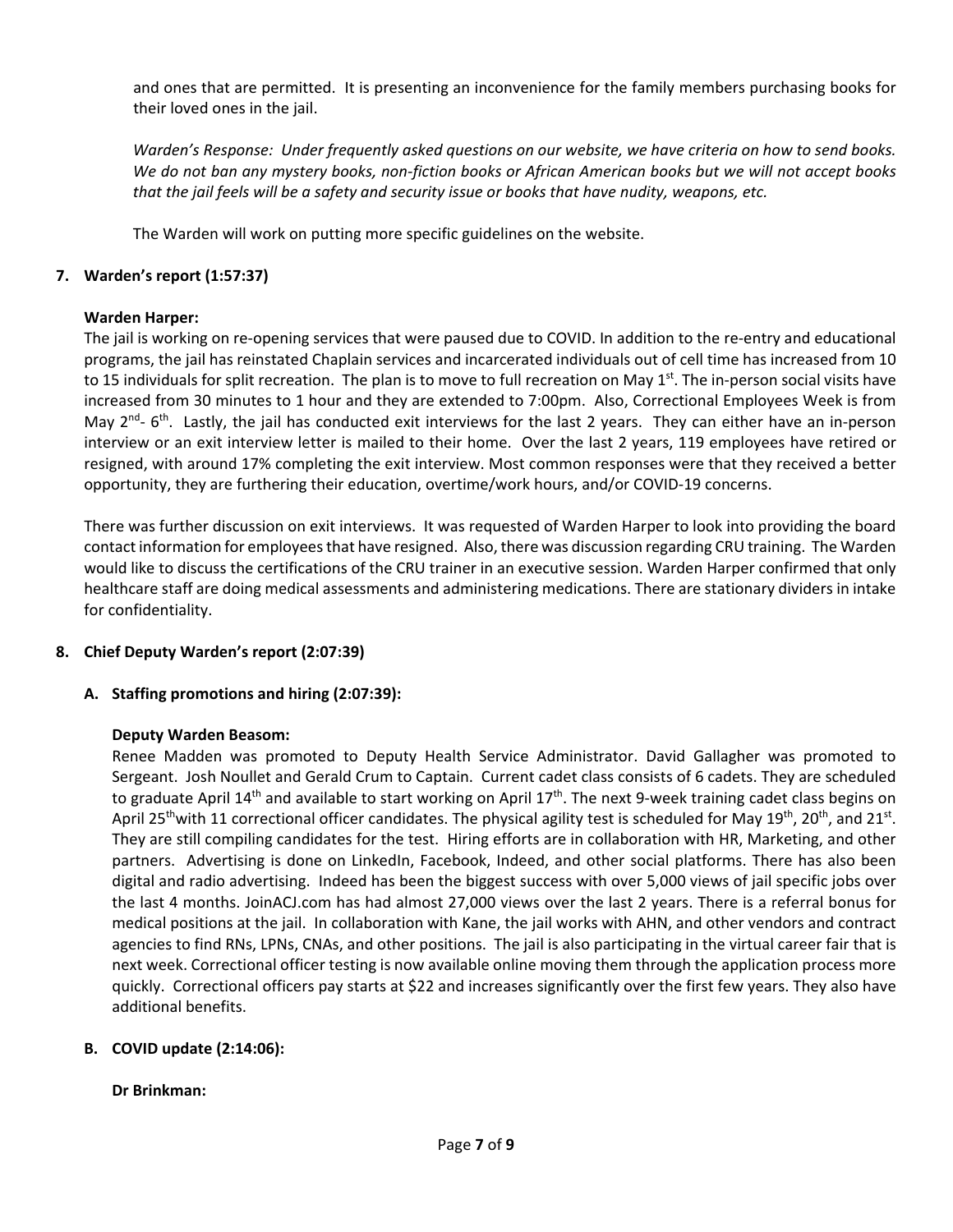Incarcerated Individuals: As updated on the ACJ website, 4,543 incarcerated individuals have received PCR viral diagnostic test, with 481 (12%) positive and 4,051 (88%) negative (for the duration of the pandemic). There is 1 incarcerated individual presently positive and 0 pending tests. There are no individuals currently hospitalized with Covid. Today's institutional count is 1,541. From March 1 – March 31, 2022, 1,251 rapid antigen tests were offered, with 3 (.2%) positive and 1,240 (99%) negative. Since April 12, 2021, 28,715 rapid antigen tests were offered, with 951 positive, 28,704 negative and 730 refused. Since the first positive case on April 6, 2021, there have been 958 positive cases.

Vaccination: ACJ is an authorized vaccine provider and clinics are held continuously with Pfizer, Moderna and Jansen vaccines stored on site. Thus far, the ACJ has supported vaccination of over 2,542 incarcerated individuals and provided over 473 booster vaccines. There has been an increase in interest in vaccinations within the incarcerated population with anecdotally would be contributed to the opportunity for in‐person visits. Last month it was reported that 672 individuals received their full series and this month we have 802 (52% of incarcerated individuals, up 7% from last month). Juveniles are not required to be vaccinated for visitations.

This past month, the ACJ has had the lowest Covid positivity rate and the highest vaccination rate in the past year. The CDC requirements for reporting for Covid testing with only positive rapid antigen tests results needing to be reported. Beginning this Friday, the ACJ will start posting the information required for their reporting.

## **C. Medication Assisted Treatment (2:21:11):**

## **Dr Brinkman:**

The ACJ continues to provide medication treatment for opioid use disorder and alcoholism to treat incarcerated individuals by offering Naltrexone, Vivitrol, Suboxone and Sublocade. In March, there were 25 individuals prescribed oral Naltrexone, 1 being released to the community who received their Vivitrol shot. There were 87 treated with Suboxone and 11 were treated with Sublocade. Also, during the month, 98 unique individuals were prescribed Buprenorphine. There is continued efforts in contract expansion with Tedesco for Methadone treatment. They are currently developing implementation procedures, developed a process flow chart, and continue discussing staffing.

## **D. Tracking commitment to Torrance (2:25:35):**

## **Dr Brinkman:**

In March, there were 10 persons admitted and transferred to Torrance State Hospital. There were 10 new persons committed during the month. There are 11 who are waiting. The longest waiting is from April 2021 but has an admission date this month.

Additional discussion regarding the recent article about someone losing a limb during their incarceration. It was requested for Dr. Brinkman to provide the board with a number of persons that have lost a limb while incarcerated at ACJ.

## **9. New Business (2:27:19):**

## **Ms. Hallam:**

Motion to request money from the IIWF to be put on the joint tablet commissary accounts of each person incarcerated at the ACJ.

# *The board unanimously approved a motion by Ms. Hallam, duly seconded by Ms. Moss, to request money from Incarcerated Individual's Welfare Fund to be put on the commissary and tablet joint account of each incarcerated individual (1,550 individuals x \$100.00 = Total \$155,000).*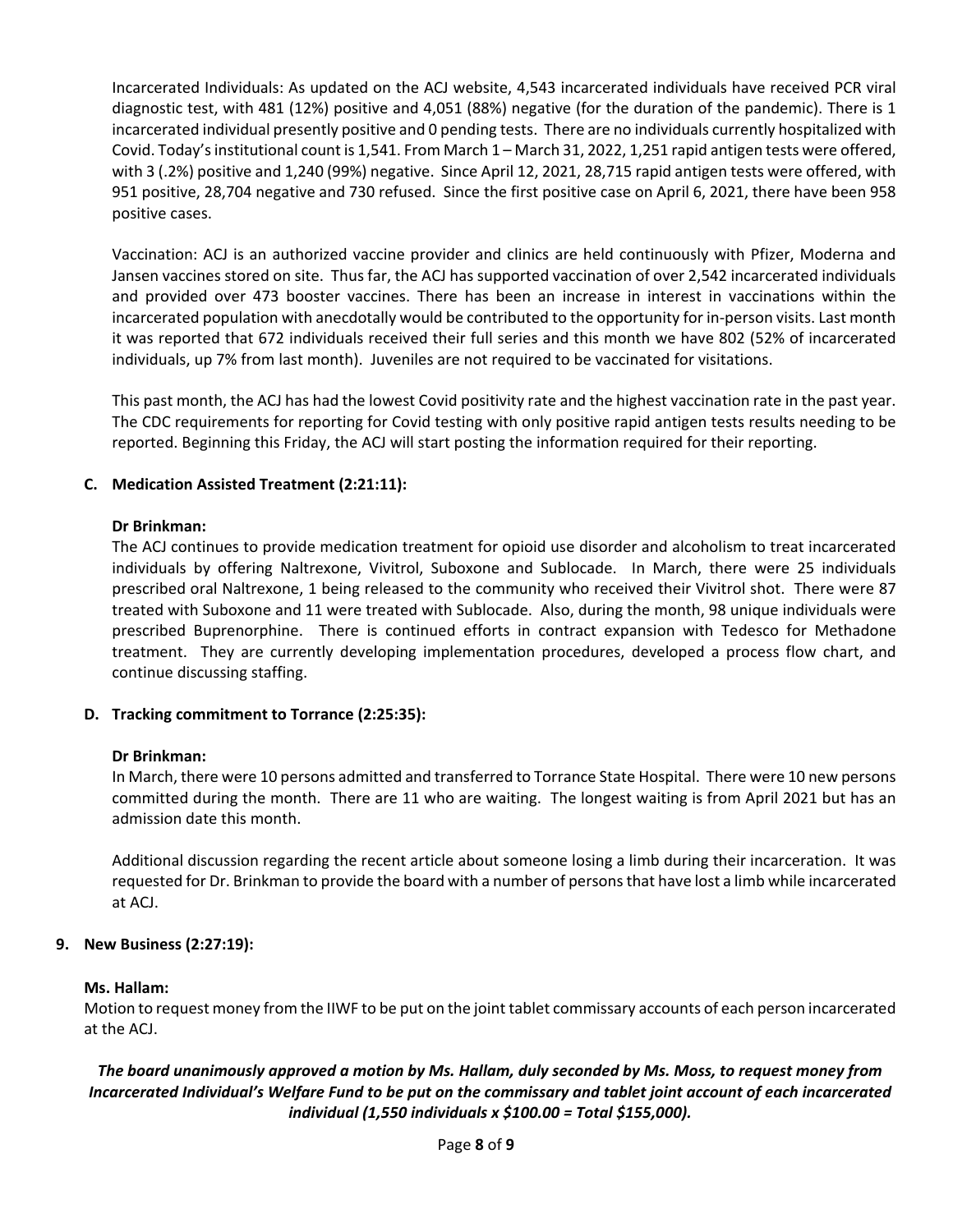There was a discussion regarding allowing a limited virtual option for board members to attend the meeting. Judge Howsie stated that everyone on the board (except Ms. Klein) was given the opportunity to weigh in on that option via email and the consensus was that everyone should appear in person given the obligation to the public.

# **10. Adjournment (2:30:28)**

# *Chief Deputy Kearney made the motion to adjourn, duly seconded by Ms. Moss. The meeting adjourned approximately 6:30pm.*

Kind regards,

Tracy Royston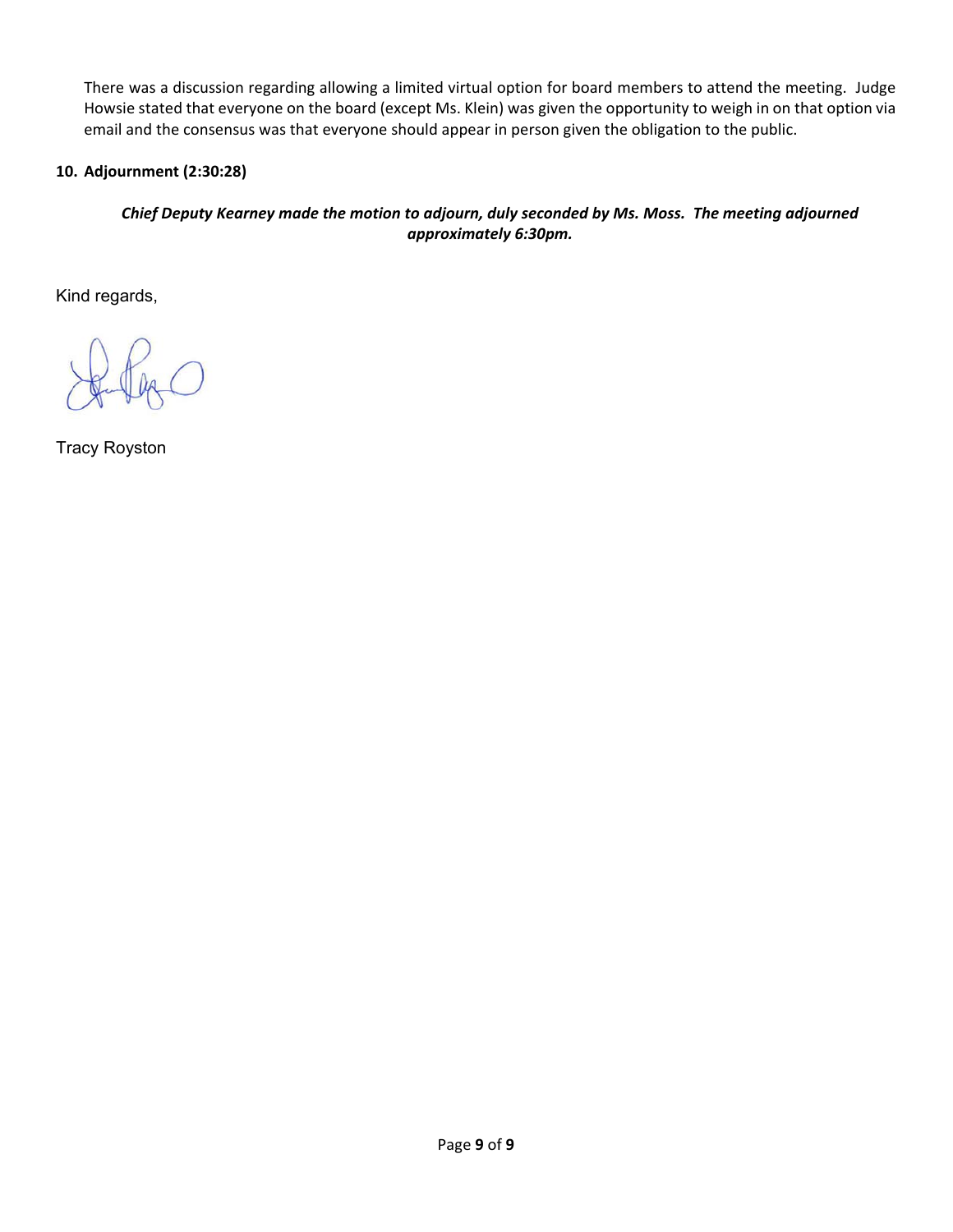# April 2022 Jail Oversight Board Public Comments

# Medical/ Health

## Name: Garret Wassermann

Comment: The jail is now facing lawsuits for lack of healthcare treatment that allegedly lead to an amputated leg; peopled called in from Butler County Jail to talk about how poor the medical treatment was at ACJ. This is on top of years of reports about problems in the ACJ; 13 deaths since early 2020, poor humanitarian conditions for those held, and poor working conditions for jail workers. When will the JOB take these years of reports seriously and take action, including firing Warden Harper?

## Name: Released Resident

Comment: I was recently incarcerated in the acj and thankfully, for my health and safety, also recently released. What I don't understand and hope can be answered and/or explained, is how are captains and sergeants doing the job of a medical staff by completing medical assessments in the intake area? It seems like that could result in a medical nightmare.. please explain this new process, what qualifications someone must have to fill this position, what qualifies someone for this position and if it's not due to lack of medical staff, why haven't corrections done them before? Ty Hoping for an honest answer

## Name: Ashley Campbell

Comment: The Warden says incarcerated people sometimes don't get their meds or get them late. Only Pat Catena seemed worried about that. So I want to ask the Board: Do any of you take a daily medication? Do you need to take it every day? Could it put you at risk if you missed a dose? If not, do you know anyone who is in that situation? People with diabetes, for example, or people with seizure disorders. Or maybe you or a loved one has a mental illness and without medication things get really bad. How would you feel if you knew YOUR loved one was trapped in a place where they can't get the medicine they need to survive?

# Name: Gerald Thomas

Comment: I hope all of you will read this article about the death of Gerald Thomas. He was 26 years old. He died on March 6th after being injured at ACJ and his family doesn't know what happened. His own mother has not been allowed to see her son's body. Please, please, please do something about this. The Medical Examiner works for Rich Fitzgerald and Steve Pilarski used to work in the ME's Office, can they use their sway with the ME to get that fixed? I can't imagine how much pain the family must be in. Can the Board and/or Mr. Fitzgerald initiate some kind of independent inquiry into the death? The family deserves that much. https://pinjnews.org/medical-emergency-in-the-allegheny-county-jail-results-inthe-thirteenth-death-since-april-2020/

# Name: Kathleen Gough

Comment: In the past two years, at least 13 people have died at ACJ or soon after being transported from the jail to a hospital. Families have repeatedly reported that ACJ failed to promptly notify them that their incarcerated relative was critically ill or had died. Families also have been unable to obtain the incarcerated person's ACJ medical records despite providing to ACJ legal documentation confirming that they are the family member authorized to receive the medical records. What is the JOB doing to address these problems? And has any sitting JOB member spoken with a family member to confirm their criticism?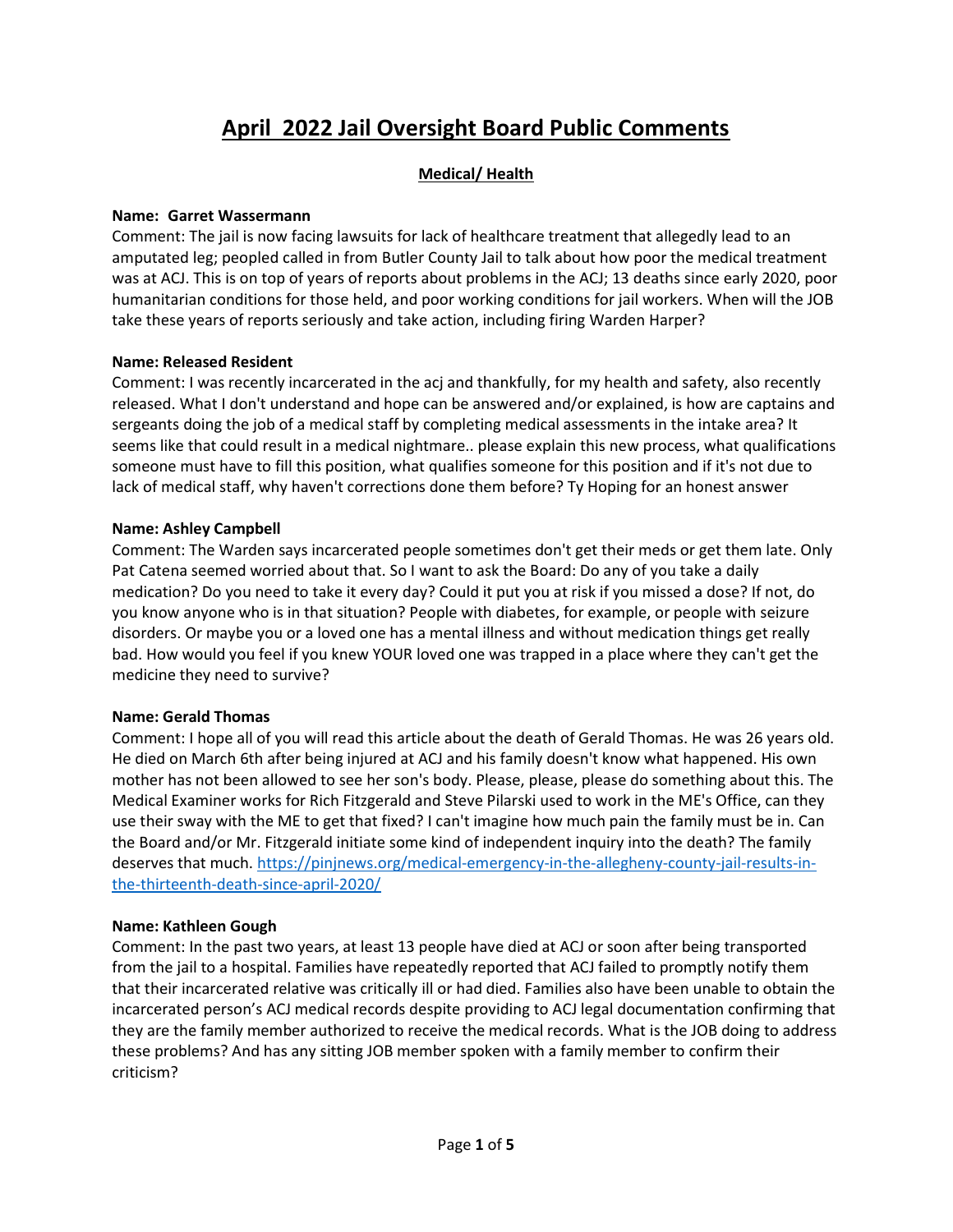#### Name: Janet Jones

Comment: A few questions bout the referendum's medical exception. How many days can an incarcerated person be kept in solitary confinement based on healthcare professionals' finding that confinement is necessary for medical reasons or to ensure the safety of others? How often does this assessment occur? Is there an appeal process? What's the average length that an incarcerated person has been kept in solitary confinement based on a medical reason or to ensure the safety of others? And finally what was the longest duration an incarcerated person has been held for these reasons?

#### Name: Rachel Gutierrez

Comment: I saw the story in the paper about Clayton McCray and was heartbroken. I'm so sad that incarcerated people aren't able to get the healthcare they need while they're at ACJ. We know the Warden and his staff are working very hard but it seems they're just stretched too thin to provide quality care to everyone. Warden Harper said at the last meeting "Give me more nurses," how can we ensure that this happens asap??? No one else should have to lose a leg!

#### Name: Concerned Resident

Comment: I was alarmed to hear at the last meeting that COs have been administering methadone and suboxone to incarcerated people! Are they trained for that?

#### Name: Elizabeth Schongar

Comment: How is the Jail Oversight Board going to get outside verification that the medical care in the Allegheny County Jail is brought up to standards? There have been reports of at least 2 deaths that could have been precipitated by beatings, especially the case where the spleen was ruptured. How is this being investigated? There is reason to believe that a broken wrist and a severe foot infection were not properly cared for. This also must be investigated by medical experts from outside the jail system. The warden has lost the confidence of the jail officers, and has refused to follow the spirit of the recent referendum. He has also contradicted himself. He should be fired.

#### Name: Ck Jones

Comment: My son along with 7 or 8 other people were rushed up to general population last week without seeing a nurse at all in intake. This has not been what has happened in the past, he has seen a nurse and mental heath while in processing. Due to this his medical needs were not met and his medication was delayed for multiple days. I have heard this is now common and that this occurs frequently(not seeing medical in intake). When will the prison board do something about this? Does another death have to occur because care is not being provided in a timely manner? How and why is this ok?

## **Staffing**

## Name: Joe Wilson

Comment: On March 31, 2022, Warden Harper was interviewed on a television news network by Chris Moore. During the interview, Warden Harper spoke openly about ACJ's staffing levels and conditions at the jail. That was In stark contrast to the last several JOB meetings where Warden Harper has refused to answer the same questions claiming it would compromise the safety and security of the jail. Why is there a security concern in discussing this information at a JOB oversight meeting, but not when that information is broadcasted on TV and online to thousands of people?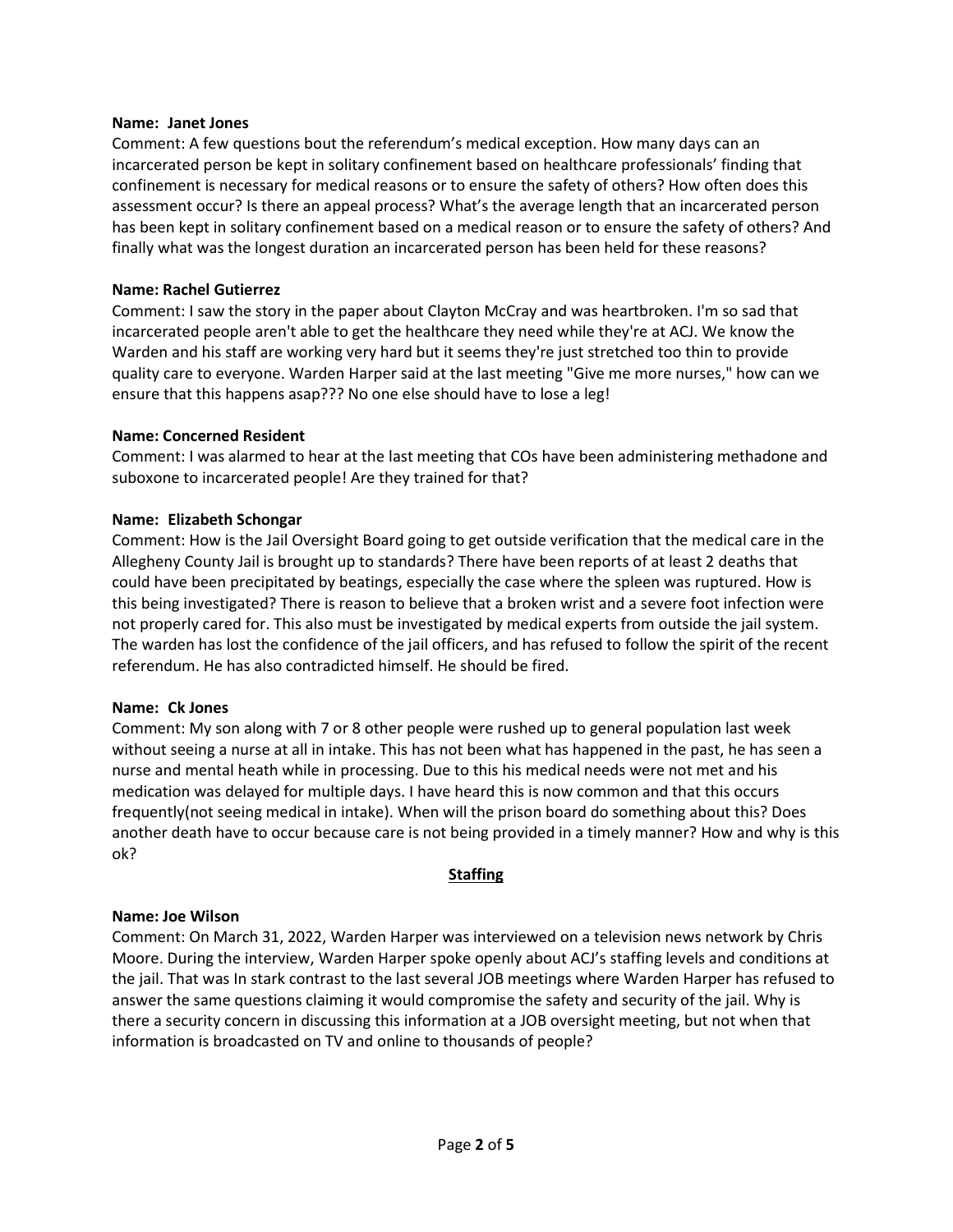## Gift Packs

## Name: Jasy Delgado

Comment: Dont know if this will be read at the JOB Meeting or the little secret one that's behind closed doors. Why aren't loved ones allowed to buy gift packs anymore? There used to be a selection of about 8 for the ACJ, and now there are 2– male and female hygiene packs and ONLY those two.

## Public Comments

## Name: Mary Johnson

Comment: With all due respect, your honor, but your statement last week that you didn't let people in the audience ask questions because they didn't follow proper procedures and you didn't read questions because people didn't get them in on time, was a blatant lie! The website shuts questioning down where you can no longer submit questions, therefore, no one can submit late. Just another lie the prison board tells. Could you please read all questions submitted because if you received them, they were submitted online

## Name: Bailey Brown

## Organization(s): The Human Race

Comment: I'd like to be in attendance in-person to deliver my comment which is likely to be ignored. I like many average people will still be at work at the inaccesible hour at which these meetings are held. Were I to show up late I can rest assured Judge Howsie would not grant me the opportunity to speak. By the way, the JOB of Delaware County has not 1 but 2 public comment periods during their meetings. How much longer are we going to be subjected to this misery? Relegating all important business to executive session beyond public eyes to circumvent the very purpose of this board? Shame on Fitzgerald, Shame on Harper, Shame on Judge Howsie, Shame on Allegheny Co. It is clear that you are not interested in change, or bothering to defend yourselves.

## Food

## Name: Myron Johnson

Comment: There's a lot of questions about meals at the jail, and Warden keeps saying they are excellent and meet dietary and nutritional standards. But how do we really know? Who is the dietitian for ACJ? What does the dietician do? What standards, guidelines, or policies does the dietician use to determine whether the meals are nutritionally sufficient? Does the dietician assess each meal served to incarcerated persons at ACJ? How often does the dietician assess the meal's nutritional value? Does the dietician assess compliance? For example, does the dietician check the meals Summit/ACJ are serving at ACJ to confirm they comply with the dietician's standards/nutritional requirements? JOB should ask to hear directly from the ACJ dietician.

## Name: Gladys Petrovsky

Comment: On February 26, 2022, the Allegheny County Health Department inspected ACJ's kitchen and found 16 health code violations. The inspector observed 4 live rodents, droppings in food products and cockroaches in the kitchen and nesting materials for pests. Bait stations had not been serviced in some time. ACJ has a pest control service and pays a lot of money for it. But it doesn't seem to be doing the job. How does ACJ track or investigate these reports? What have been the results of these pest investigations? And how does the Warden get the contractor to do an acceptable job?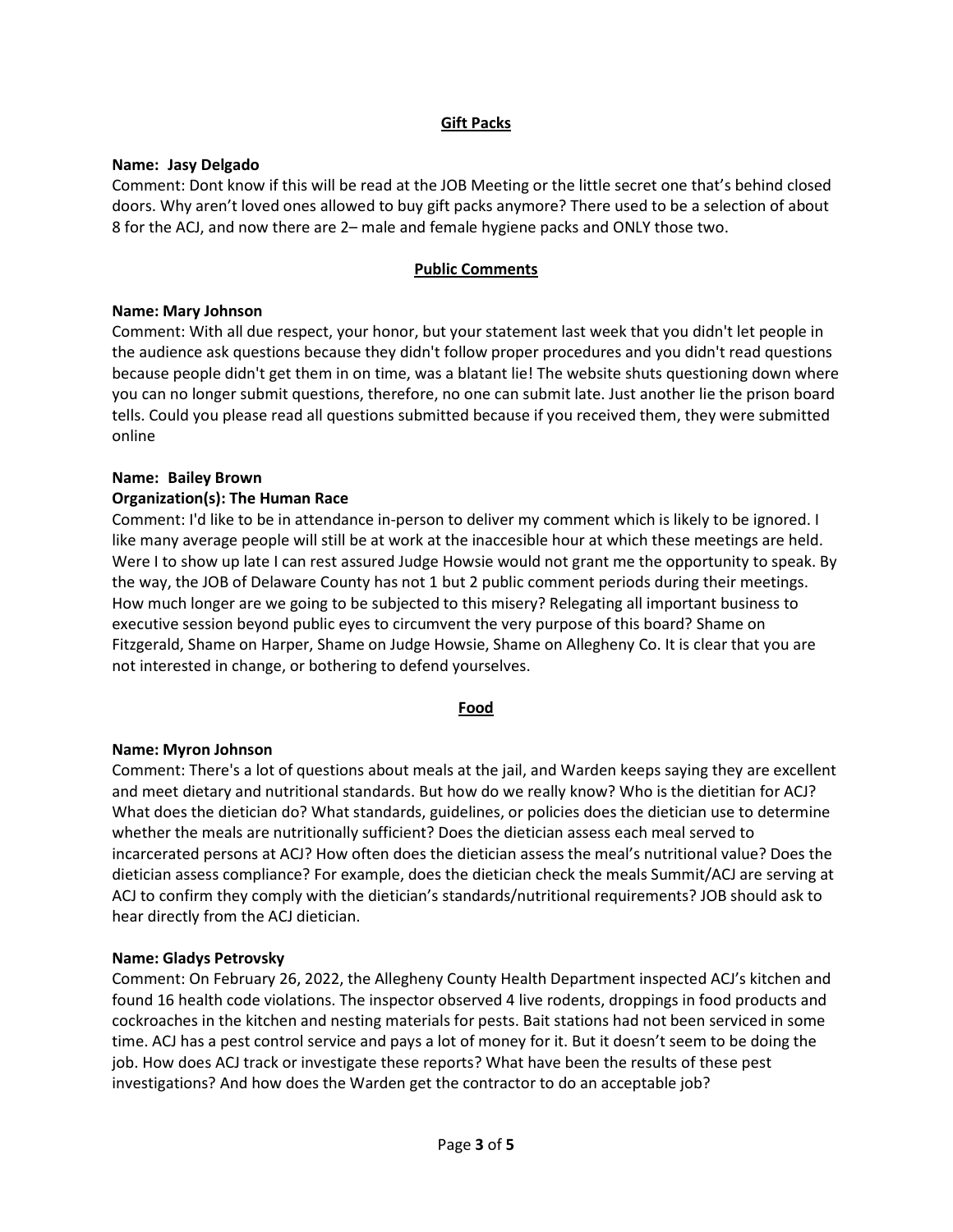#### Name: Janowitz David

Comment: Can ACJ post on its website the monthly menus for 2022 and going forward? At these JOB meetings, there has been a lot of back and forth from incarcerated persons claiming that the food at ACJ is inadequate and the warden and administration insisting that the food is high quality. I think the monthly menus and documents confirming the quality of the food would help address these concerns and put these claims to rest. Why not just post the menus?

#### **Weapons**

#### Name: Malcolm Durridge

Comment: Why is the Jail continuing to use the banned weapons they bought for CSAU training? It came up at the January meeting and no one has mentioned it since. I don't know how the Warden can say with a straight face that continuing to use these doesn't violate the ban. The Board voted to prevent the Jail from using those guns.......and yet the Jail is still using the guns. Come on. And it's not just that it goes against the Board's authority, it's also a HUGE liability for the County. I don't know if Judge Howsie knows this but a lot of lawsuits have been filed against jails because of injuries sustained from use of these exact weapons. See Rutsgi vs. Reams for a recent example. Does the County want to have to pay out millions of dollars?!?

## Miscellaneous

#### Name: Adam Crowley

Comment: I'm glad County Council blocked Stickman's appointment. I know Terri Klein would never raise a fuss about this kind of thing but I really think she does a great job.

#### Name: Chloe Barone

Comment: I just wish the Board and the Jail could openly admit that there's a big problem that needs fixed urgently. It doesn't seem like anyone feels any urgency about it except Ms. Hallam. The reason the public gets upset sometimes is because it often feels like NONE OF YOU EVEN CARE. Some of you haven't done a walkthrough in the past 6 months, some of you have probably never done a walkthrough. I was watching Jail Oversight Board meetings for months before I even knew Abass Kamarra existed. He only showed up to vote against CSAU, after missing every single other meeting. And of course there are members who do show up but never say anything, so who knows if they're even listening. We just want to feel like any of you want to fix it.

#### Name: Pete Davidson

Comment: Why has ACJ been refusing to deliver to the incarcerated mystery books, non-fiction books, and books authored by African Americans that were purchased from ACJ's designated book seller? Can ACJ provide a list of the titles of the books ACJ has banned? I've spent a lot of time and money having to re-order books that met the jail's guidelines, but were still returned. A banned books list would save time for families purchasing the book since they would know which to avoid and save time for staff because there would be less books to return.

#### Name: Steve Smith

Comment: Incarcerated people on the women's acute mental health pod have reported that they are being denied rec or that their recreation is being extremely restricted based on the severity of their mental illness. They report that ACJ classifies an incarcerated person's mental condition and assigns